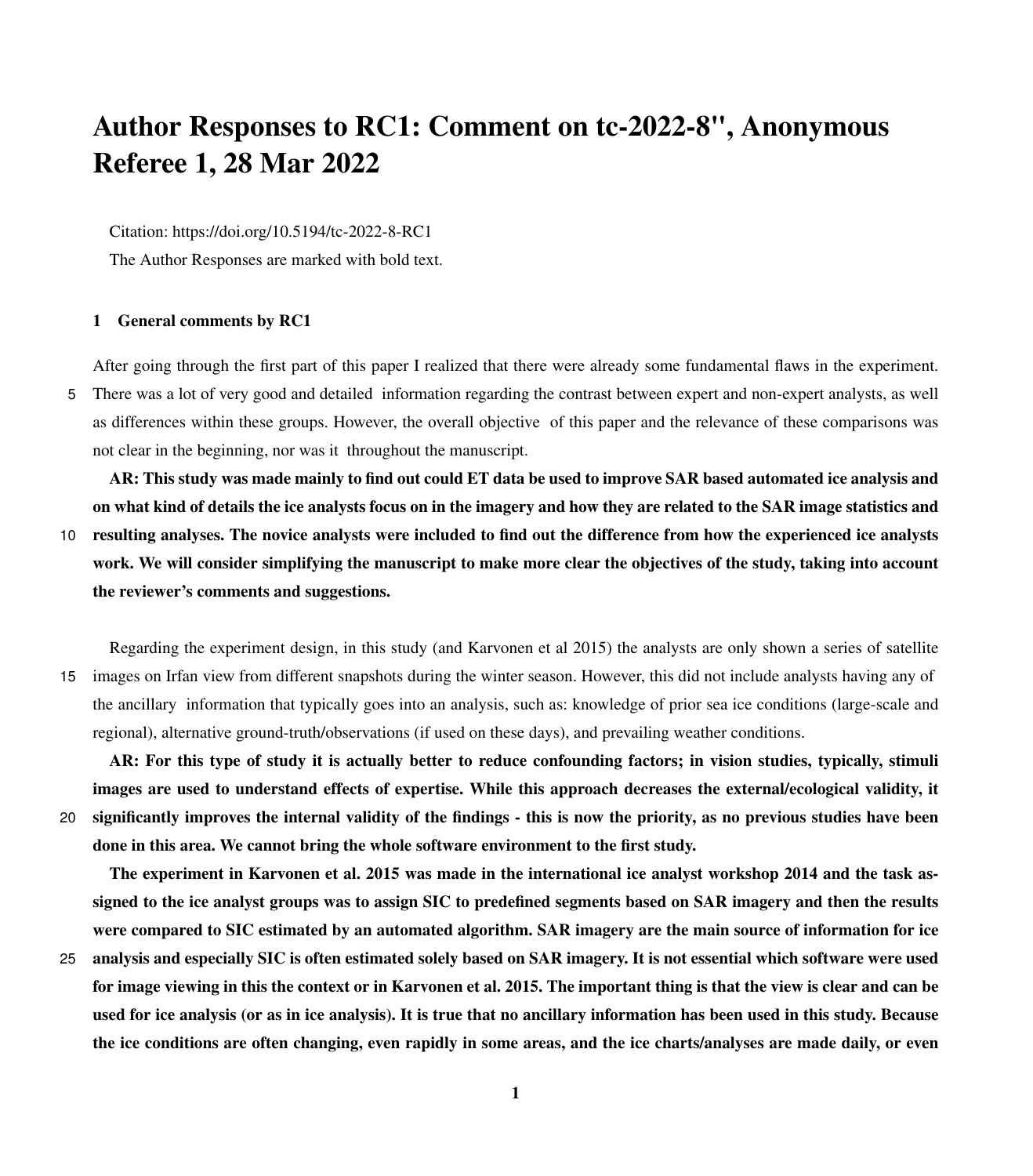less often, ice analysts are used to make ice analysis based on SAR imagery alone (in addition knowing the acquisition

30 date and time i.e. phase of the winter and typical ice conditions in the target area and the location based on the familiar coastline).

The continuity that analysts have about environmental conditions is the core of the local knowledge that ice services rely for their routine chart production. The use of unusual hardware and software that puts the expert and non-expert analysts in

- 35 unnatural situations to do an ice chart the way they would normally be done. The expert analysts are having to navigate a new setup that changes the way they habitually put together information for an ice chart analysis. Generally expert analysts have different systems between one another that allow them to be efficient to mentally collate all the information as they generate an analysis. For example, some will spend more time in the beginning reviewing information from the previous day(s) and others will focus on setting up the GIS layout. How this information is transferred between their own understanding and integrated in
- 40 the analysis can vary greatly between analysts. Additionally, using a graphics viewer, Irfan Viewer, that is not the standard GIS that allows you to use familiar tools that expert analysts would be used to, that includes being able to access multiple sources of information and overlay them on one another, and have the same resolution they're accustomed, introduces a significant error in the design of these comparisons. If this were to be applied to analysts from other ice services we would expect to see a much greater spread. Fig. 7 shows these clear differences between the unnatural analysis using solely the image, and the actual ice 45 chart which has much more information content.

AR: We agree that the typical ice charting routines require historical data (e.g. previous sea ice chart) weather data, and other supporting data available as mentioned by RC1. However, in our study we focused on demonstrating a "proof of concept" in regard to the usefulness of the eye movement data of analysts in the field of ice charting. Therefore we focused strictly on the process of visual analysis of the SAR sea ice content disregarding in purpose the other sources 50 of information which cannot be directly related to the eye movement behaviour. Using other sources of information would complicate the study too much at this point and we did not have the necessary resources. It is not essential which software is used to view the imagery if only SAR imagery are used. Irfan Viewer was selected because it was available and easy enough to use for the ice analysts. Even though GIS were not used in these experiments the ice analysts were aware of the locations of the SAR imagery based on the coastline shape and also the acquisition date and time. The idea 55 was just to simulate the initial ice analysis used to sketch the first draft analysis based on SAR data and to track the analyst eye fixations during this process. This is assumed to be very similar as using the actual ice charting software.

Regarding the issue of using this method to measure uncertainties of human perception, rather than trying to pick out a signal from noisy and subjective data, such as human bias, intercomparison studies between sea ice features in different products are a 60 more accurate assessment of subjectivity and experiments are easier to carry out, especially when there's such a critical need to evaluate multiple skill sets of ice analysts from various international agencies. Studies like the Karvonen et al, 2015 and Cheng et al, 2020, do these types of comparisons on heavily processed datasets, where drawing the delineations between areas by the analyst is not required. Given that reference data is useful for quantifying the ability of automation to capture the variability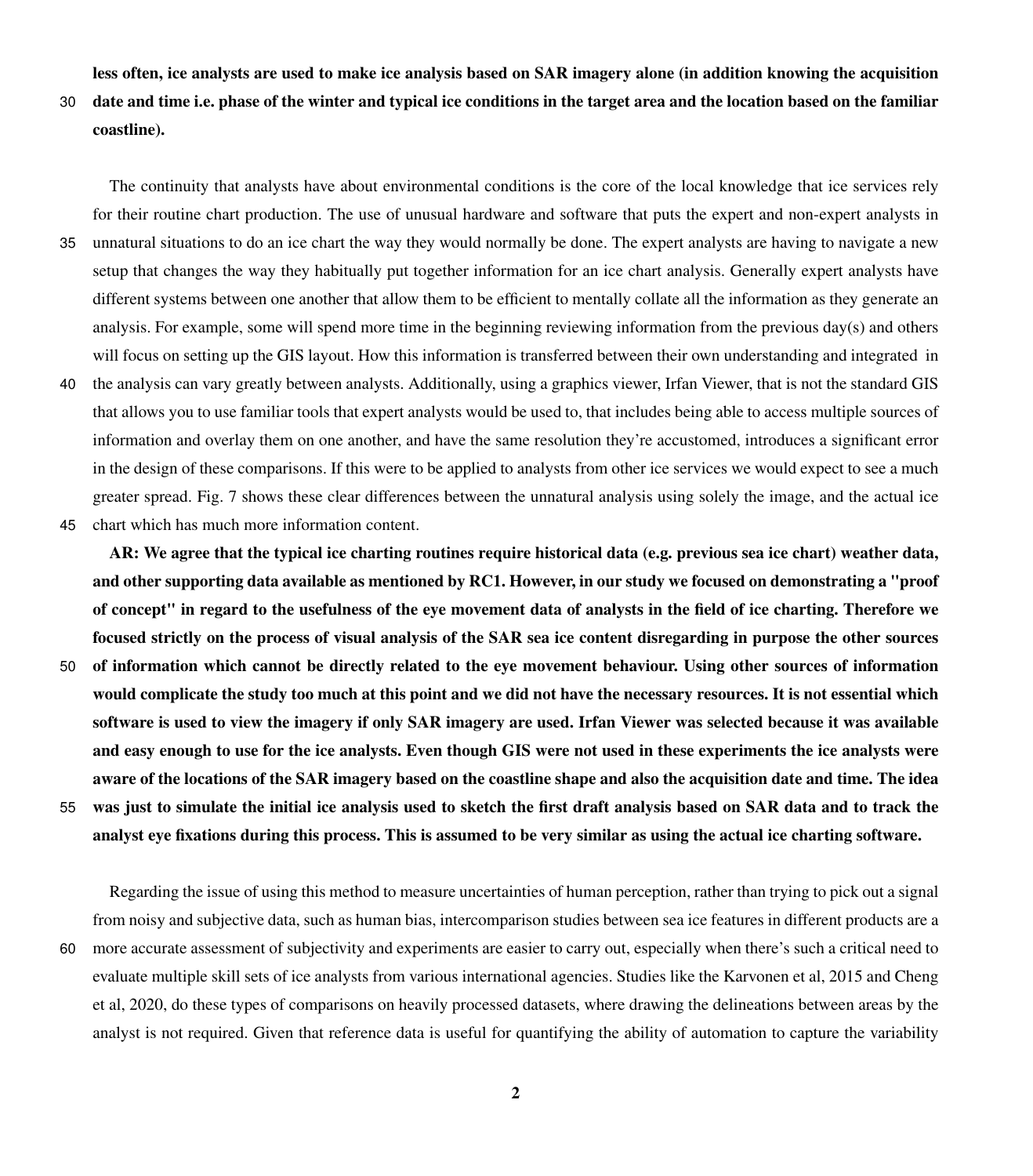in sea ice, an independent variable in which to compare a real vs controlled situation is necessary when it comes to human

- 65 subjectivity. There does not seem to be anything in the paper that supports the assumption that the areas where one tends to focus should correlate with lower confidence, thus higher uncertainty. Please refer to my previous comment above describing how analysts use information. The conclusion that analysts use more cognitive effort in areas where there is more uncertainty is also not convincing given the spread of the expertise included in the small sample size of this preliminary experiment. This same expert analyst from one ice service would not be expected to be as proficient in understanding ice conditions in different
- 70 areas covered by other ice services due to different environmental conditions, such oceanographic and weather conditions, nor would they have expertise on the regional variability of the ice.

AR: Thank You for the reference (Cheng et al. 2020).

Here the ice analysts performed their visual analysis based on SAR data lone, so in principle all the interpretation steps from the beginning are included, unlike in the references. It is difficult to say about the confidence because it is 75 not measured objectively by any way. What we can say based on the collected data is in what kind of SAR areas the ice analysts eye fixations are located and where there are multiple fixations near each other. One target would be to utilize this information to develop better algorithms e.g. for SAR segmentation. Such algorithm could be based e,g, on detecting interesting targets relevant in ice analysis and segment boundaries.

- 80 Despite the small sample size and relatively new approach that this proposed methodology could add in understanding uncertainties introduced by ice analysts, the initial outcomes from this case study does not add any value to the work already being done to resolve the issues of subjectivity in ice charts. Though the authors state in conclusions (5.1) this was proof of concept and they recognize a larger sample if needed, this current experiment design is not a reasonable method and complicates the evaluation process further because there are more variables that need to be taken into account regarding the expertise of
- 85 the user and the amount of information that is available to them. This method would be especially challenging during the melt and summer seasons where the spread is going to significantly vary due to the geophysical limitations with the satellite sensors. Therefore, the continuity of the analyst needs to be taken into account, similar to weather forecasters, and the amount of time it takes for them to understand the situation should not be as significant a factor as how close the analysis is to actual environmental conditions.
- 90 AR: We agree that more challenging sea ice conditions (e.g. melt season) the analysis becomes more difficult especially due to the limitations of the SAR sensors and availability of other supporting data. However, this is one important reason for conducting our study - the effect on the sea ice classification result when there is lack of sufficient supporting information. We basically wanted to see - what happens when analysts don't have other information regarding the sea ice conditions than what is presented in the SAR image. This is one of the biggest sources of uncertainty in ice charts -
- 

95 [w](#page-0-0)hen analysts have to guess the situation only from SAR features. An example of such case was discussed in [Gegiuc et](#page-0-0) [al.](#page-0-0) [\(2018\)](#page-0-0).

It is true that the sample size is small. The main reasons for this were the limited resources: limited time of ice analysts for this experiment and the limitations related to use of eye tracking hardware and software, they needed to be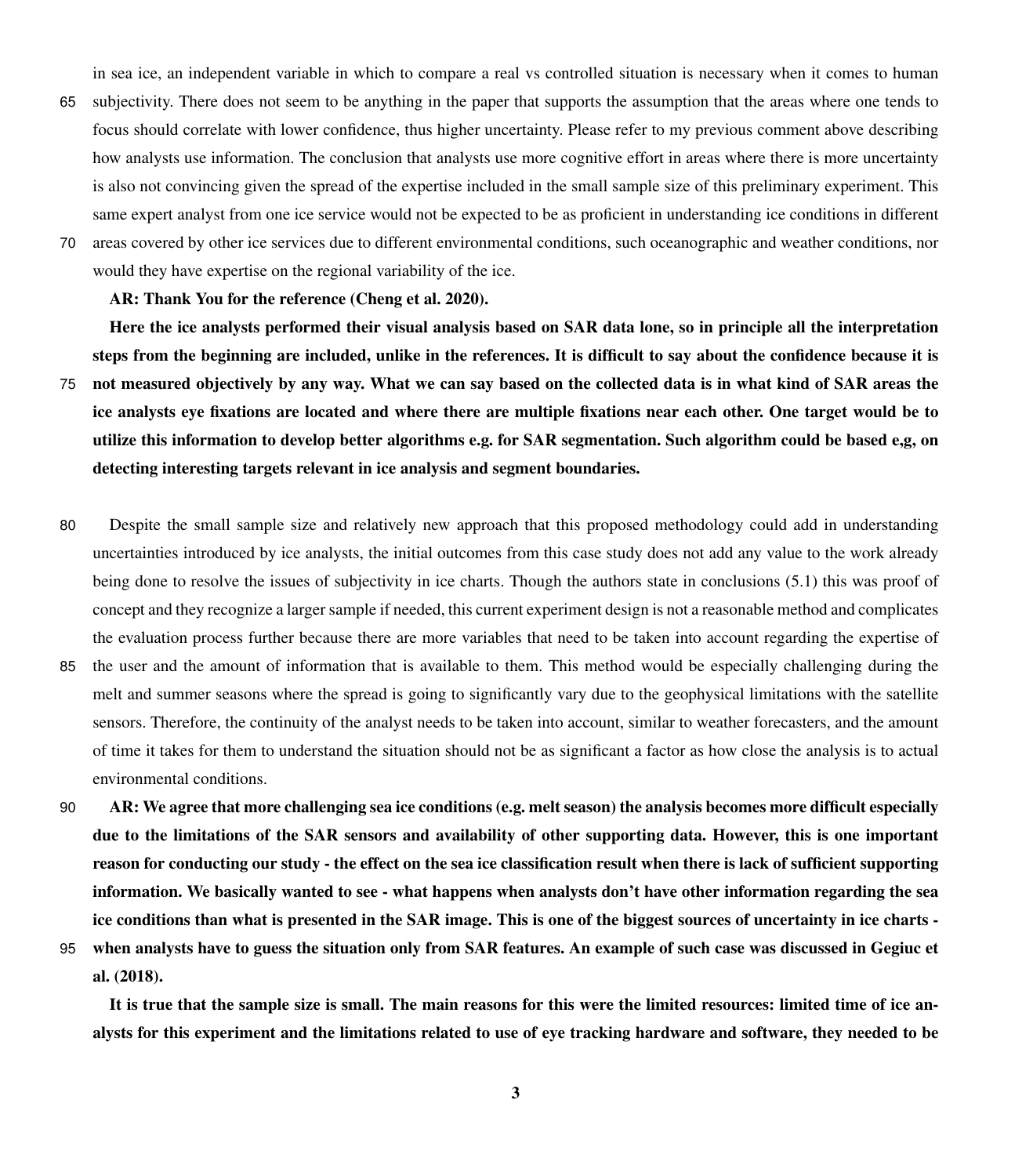monitored by a scientist familiar with the setup during the analyses. Despite of the limited data set we gained informa-

- 100 tion and preliminary statistics on the eye fixations during the ice analysis and their relation to the local details in SAR imagery and ice conditions. This information can also be used to design better experiments and design of collection of larger data sets. Also some of the collected information could possible be utilized in automated algorithm development.
- 105 Last, this method is not easily feasible, economically or timewise, to use with ice analysts. Though the cost of the eyetracking software is a factor, the usefulness is more related to the amount of time ice analysts are able to spare outside of operations to provide feedback towards these types of intercomparison studies. This approach is far more cumbersome to implement and open to further interpretation, rather than developing a more scientific metric-based evaluation to analyze uncertainties with subjectivity in ice charts.
- 110 AR: The main idea was not to make comparisons between ice analysts and the uncertainties (deviation of the analyses of several ice analysts) but to test how the visual interpretation of SAR imagery is performed in general in ice analysis and if there is any relation to the local SAR statistics and features (edges etc) and ice conditions.

The current method does not support the outcome that "the long fixation duration are connected with larger uncertainties 115 in the final ice charts" stated on P27 L5, as there are a number of other factors which can be affecting the analysts decisionmaking. It is important that these types of studies are being developed so we can understand the human bias in ice charts and it is great to see these new and innovative approaches. However, the experiment in this methodology needs to be 1) redesigned to allow the analysts to include additional sources of information that they would regularly require for routine ice analysis, as well as 2) putting them in their normal working environment using the common systems that they are familiar with. This will allow 120 them to use all necessary sources of information without compromising the functionality or spatial resolution in which they're familiar and will allow for more appropriate assessments on the subjective nature between expert and non-expert analysts.

AR: We agree with RC1 that the method presented here is not suitable for operational ice charting. However, the use of eye tracking in operational ice charting context would be possible in a more automated way, where the collection and processing of the eye data would be somehow integrated or synchronized with the sea ice charting software. We hope 125 that by showing that eye movement data is useful in the context of ice charting, than we can obtain better funding to conduct more in-deep studies and eventually to integrate eye trackers in the sea ice services. We believe that novice sea ice analysts would greatly benefit during their learning and practice of ice charting, as well as the more expert analysts which could provide faster feedback to the student. Lastly, the International Ice Charting Working Group has reported that one of the sources of uncertainty in ice charting is related to human skill, data available for analysis. These are 130 the points we tried to study here. To involve the eye tracking device in the actual ice charting process would not be an easy task. It will require a lot of work and adjustment to perform without disturbing the actual ice charting process.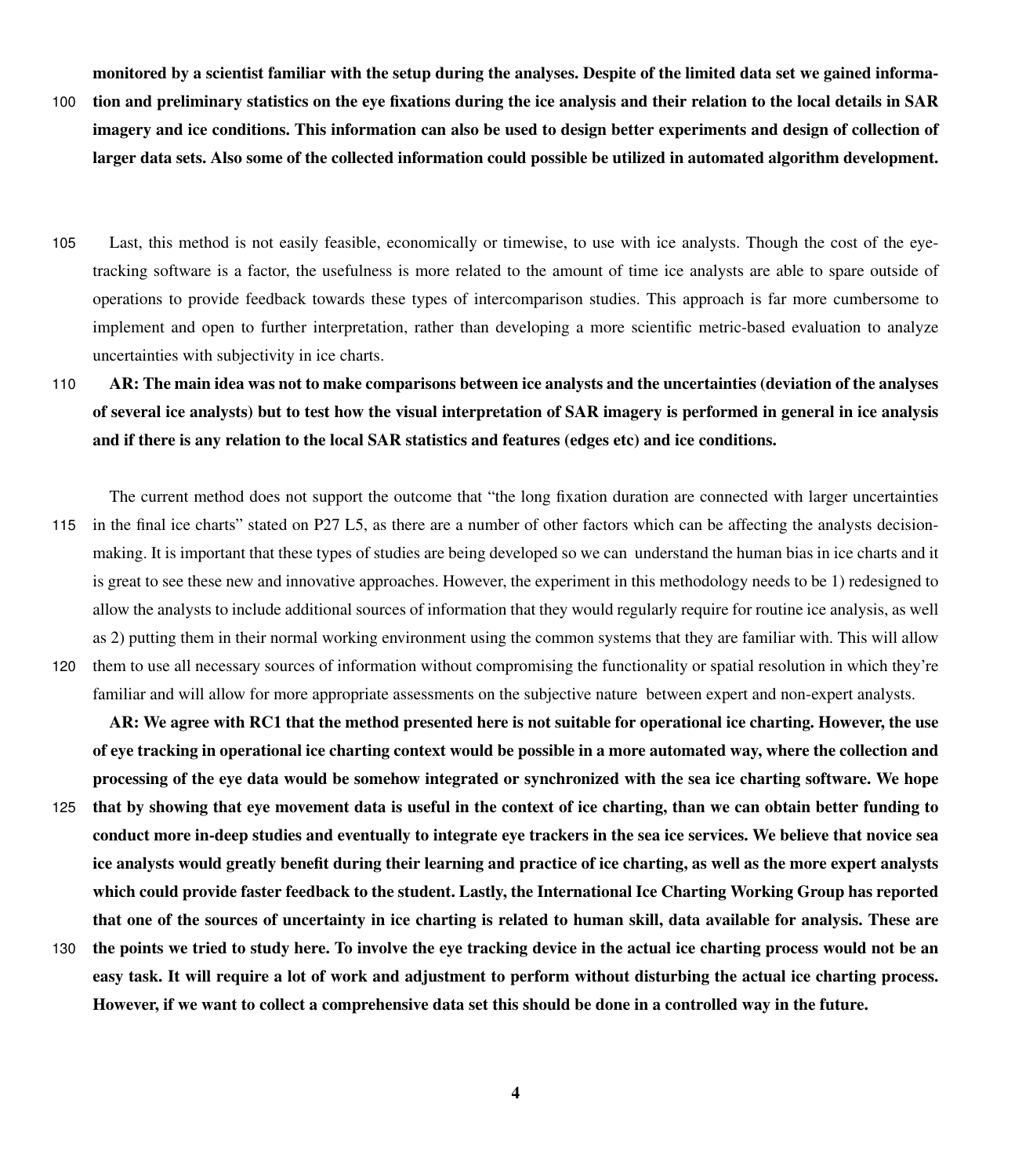Reference: Cheng, A., Casati, B., Tivy, A., Zagon, T., Lemieux, J. F., Tremblay, L. B. (2020). Accuracy and inter-analyst agreement of visually estimated sea ice concentrations in Canadian Ice Service ice charts using single-polarization RADARSAT-

135 2. The Cryosphere, 14(4), 1289-1310.

## 2 Specific comments by RC1:

## We will address the specific issues in the revised version of the manuscript.

The following are specific comments from the first part of the paper:

P2 L9: use of term inconsistencies

140 P2 L10 Replace "miss-classification" with "misclassification".

P2 L10-12: wouldn't areas that require more cognitive effort be prone to less miss-classification? The following sentence then states that areas less restrictive to navigation are more flawed. Ice analysts spend more time on areas where high traffic areas are known to be, including areas that are more restrictive, as a safety precaution. If areas are less restrictive, ideally they would require less cognitive effort. These sentences contradict one another. Additionally, the combination of both sea

145 ice regimes and level of regulation in a given area for ice charting has significant implications on how analysts focus on the attention to detail in a particular area. Sea ice operations in the Baltic and the Arctic are often confused so this should specify that this paper is focused on the Baltic.

P2 L12-13: What is not being highlighted is that experts are able to map large sea ice covered areas because they have continuity in observing how the ice is changing on a daily or weekly basis. This is very different from someone who understands

150 how to interpret sea ice in SAR imagery and may be looking at it for the first time, without having knowledge of environmental conditions in the area. This statement is incredibly misleading.

P2 L15: What is the purpose of this paper? To use eye-tracking as a metric to calculate uncertainty? If so, this should be stated clearly.

P2 L14 Confusion of terminologies, "open ice" and "very open ice" refer to concentration and not to whether the ice 155 thicknesses are mixed.

P2 L16: What is meant by "large areas?" Does this mean synoptic? If so, up-to-date information is required at meter scale resolution, especially for tactical navigation. For route planning, large-scale information is more useful. Depending on the area, navigators require both but the "typically over large areas" simplifies the needs of maritime users and their data requirement needs.

160 P2 L24: need to include the challenges that snow cover and melt have on the surface roughness because this is the key challenge in sea ice monitoring and one of the main reasons for ice charts continuing to be fully manual, as opposed to semiautomated.

P2 L26: Sentence needs to be revised.

P2 L31: Is there a metric used in this comparison?